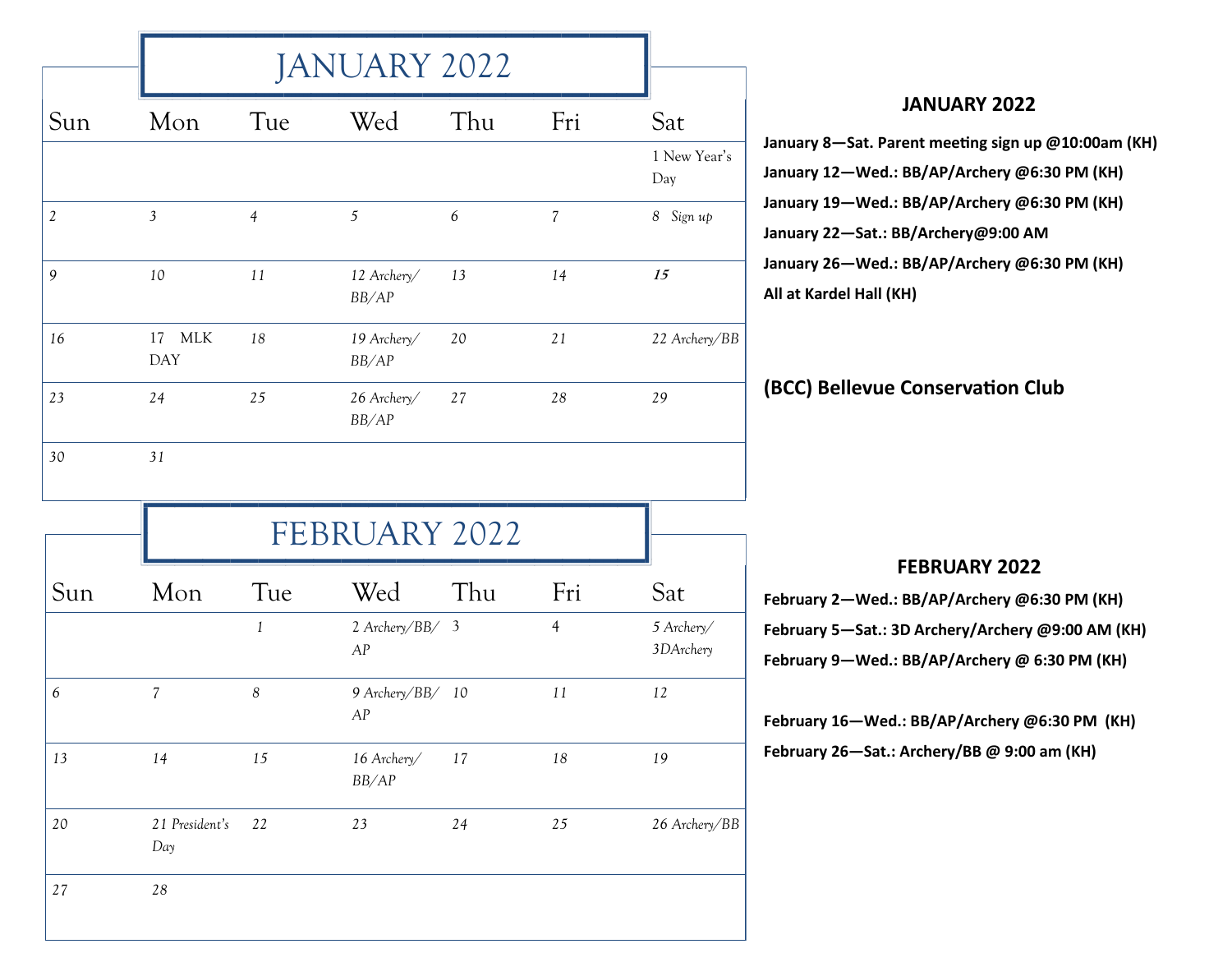|                             | MARCH 2022     |                  |                        |                       |                  |                          | <b>March 2022</b>                                                                           |
|-----------------------------|----------------|------------------|------------------------|-----------------------|------------------|--------------------------|---------------------------------------------------------------------------------------------|
| Sun                         | Mon            | Tue              | Wed                    | Thu                   | Fri              | Sat                      | March 2-Wed.: BB/Archery/AP @6:30 PM (KH)                                                   |
|                             |                | $\mathbf{1}$     | 2 Archery/<br>BB/AP    | $\overline{3}$        | $\overline{4}$   | $\mathfrak{H}$           | March 12-Sat.: Archery/3DArchery @9:00 AM(KH)<br>March 16-Wed.: Archery/BB/AP @6:30 PM(KH)  |
| 6                           | $\overline{7}$ | $\boldsymbol{8}$ | $\mathfrak{g}$         | $10\,$                | $11\,$           | 12 Archery/<br>3DArchery | March 23-Mon.: Archery/BB/AP @6:30 PM (KH)<br>March 26-Sat.: Archery @8:00 AM (KH)          |
| 13 Daylight<br>Savings time | 14             | $15\,$           | 16 Archery/<br>BB/AP   | 17 St. Patty's<br>Day | 18               | 19                       |                                                                                             |
| 20                          | $2\sqrt{1}$    | 22               | 23 Archery/<br>BB/AP   | 24                    | 25               | 26 Archery               |                                                                                             |
| $2\,7$                      | $2\sqrt{8}$    | 29               | 30                     | 31                    |                  |                          |                                                                                             |
|                             |                |                  | <b>APRIL 2022</b>      |                       |                  |                          |                                                                                             |
| Sun                         | Mon            | Tue              | Wed                    | Thu                   | Fri              | Sat                      |                                                                                             |
|                             |                |                  |                        |                       | $\mathbf{1}$     | $\mathbf{2}$             | <b>April 2022</b>                                                                           |
| $\mathfrak{Z}$              | $\overline{4}$ | $\sqrt{2}$       | 6 Archery/<br>BB/AP    | $\overline{7}$        | $\boldsymbol{8}$ | 9 Archery/<br>3D Archery | April 6-Wed.: Archery/BB/AP @6:30 PM (KH)<br>April 9-Sat.: Archery/3D Archery @9:00 AM (KH) |
| 10                          | 11             | 12               | 13 Archery/<br>$BB/AP$ | 14                    | 15               | 16                       | April 13-Wed.: Archery/BB/AP @6:30 AM (KH)                                                  |
| 17                          | $18\,$         | 19               | $20\,$                 | $21\,$                | $22\,$           | $23\,$                   |                                                                                             |
| Easter                      |                |                  |                        |                       |                  |                          |                                                                                             |
| $24$                        | 25             | $26\,$           | $27\,$                 | $28\,$                | 29               | $30\,$                   |                                                                                             |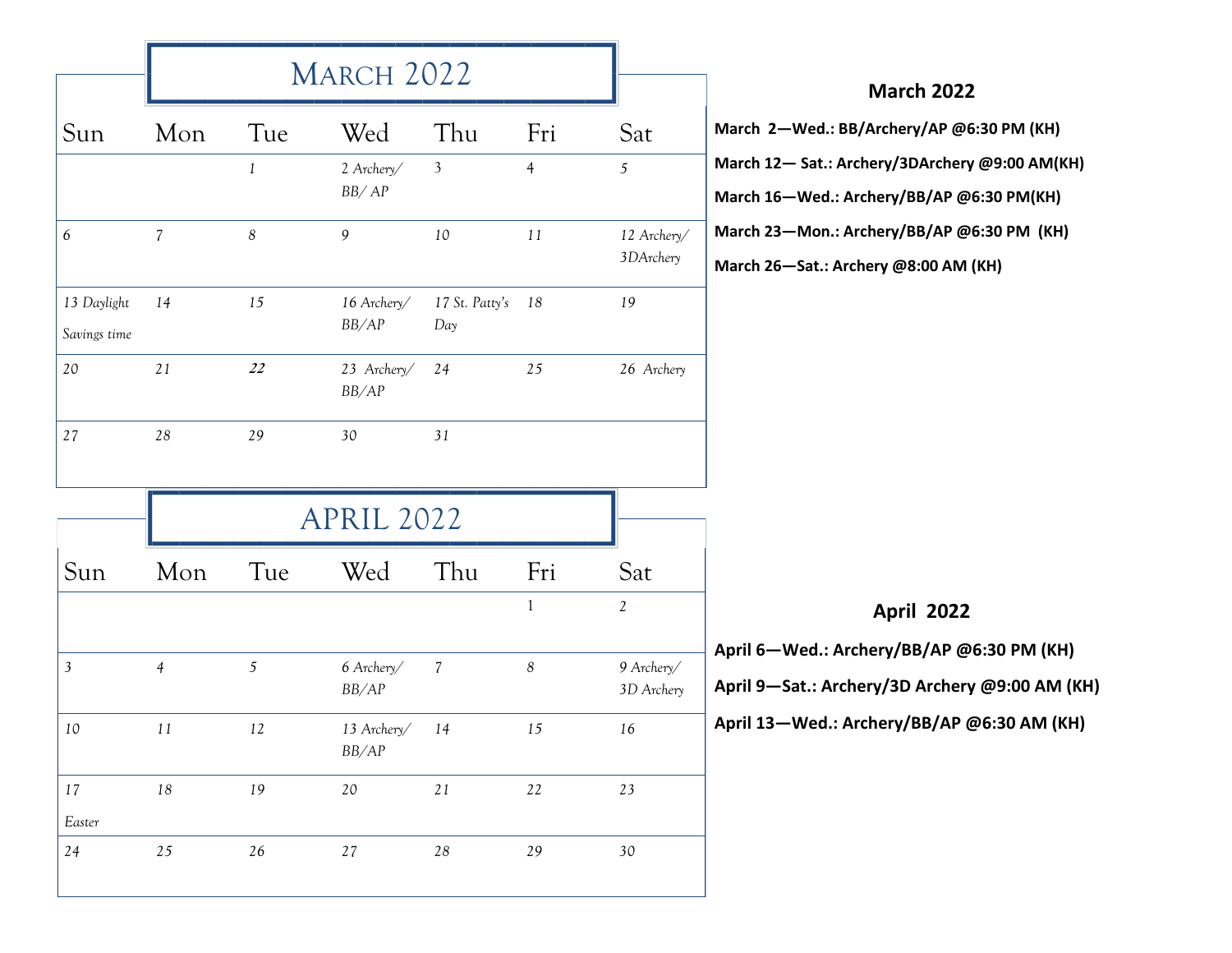| Sun               | Mon                | Tue            | Wed              | Thu            | Fri            | Sat            |            |
|-------------------|--------------------|----------------|------------------|----------------|----------------|----------------|------------|
| $\boldsymbol{l}$  | $\overline{2}$     | $\overline{3}$ | $\overline{4}$   | 5              | $\sqrt{6}$     | $\overline{7}$ | May        |
| 8 Mother's<br>Day | 9                  | 10             | $11\,$           | 12             | 13             | 14             | May<br>May |
| 15                | 16                 | 17             | $18\,$           | 19             | 20             | $2\sqrt{1}$    | May<br>May |
| 22                | $23\,$             | 24             | 25               | $26\,$         | 27             | $28\,$         |            |
|                   |                    |                |                  |                |                |                |            |
| 29                | 30 Memorial Day 31 |                |                  |                |                |                |            |
|                   |                    |                | <b>JUNE 2022</b> |                |                |                |            |
| Sun               | Mon                | Tue            | Wed              | Thu            | Fri            | Sat            |            |
|                   |                    |                | $\mathbf{1}$     | $\overline{2}$ | $\mathfrak{Z}$ | $\overline{4}$ |            |
| 5                 | $\epsilon$         | $\overline{7}$ | $\boldsymbol{8}$ | $\mathfrak{g}$ | $10\,$         | $11\,$         | June       |
| 12                | 13                 | 14             | 15               | 16             | 17             | 18             |            |
| 19 Fathers<br>Day | $20\,$             | $2\sqrt{1}$    | $22\,$           | 23             | $24\,$         | $25\,$         |            |

**May 2022**

**June 2022**